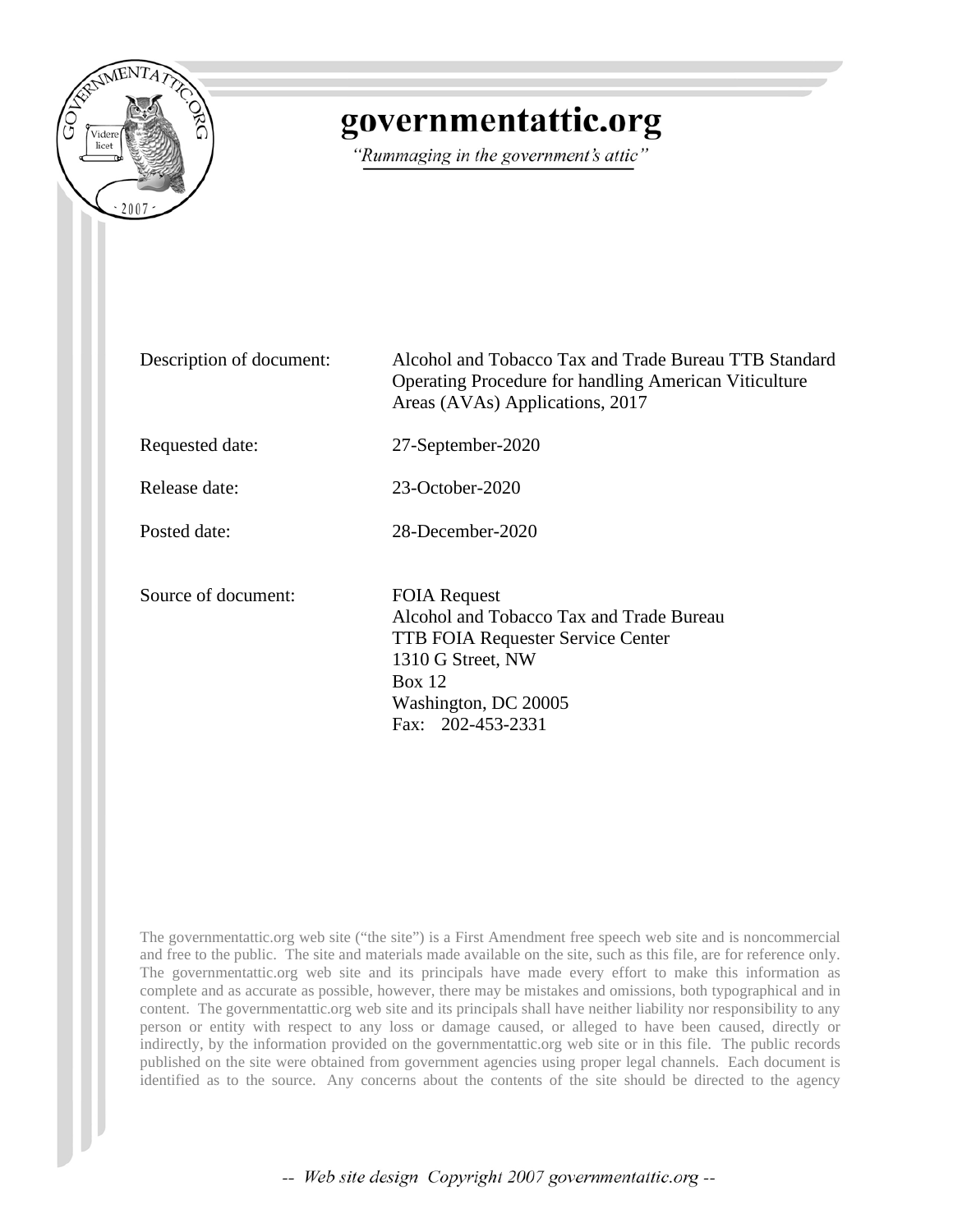

**DEPARTMENT OF THE TREASURY**  ALCOHOL AND TOBACCO TAX AND TRADE BUREAU WASHINGTON, D.C. 20005

October 23, 2020

Refer to: **2020-10-014**  4040000

SENT VIA EMAIL

This letter is in response to your Freedom of Information Act (FOIA) request to the Alcohol and Tobacco Tax and Trade Bureau (TTB) dated September 27, 2020. You are requesting a copy of the TTB Standard Operating Procedure (SOP) for handling American Viticultural Areas (AVAs) applications.

We conducted a search of files within TTB for records responsive to your request and identified 13 pages which are being released in their entirety.

Please note we are charging no fee for processing your request. If you have any questions regarding this letter, feel free to contact Quinton Mason, TTB Disclosure Officer, by telephone at (202) 882-9904 or by e-mail at TTBFOIA@ttb.gov, and reference FOIA number **2020-10-014.** 

Sincerely,

Amy R. Greenber Director, Regulations and Rulings Division  $\overline{U}$ 

Digitally signed by Amy R. Greenberg Date: 2020.10.23 11 :59:42 -04'00'

Enclosure(s): As stated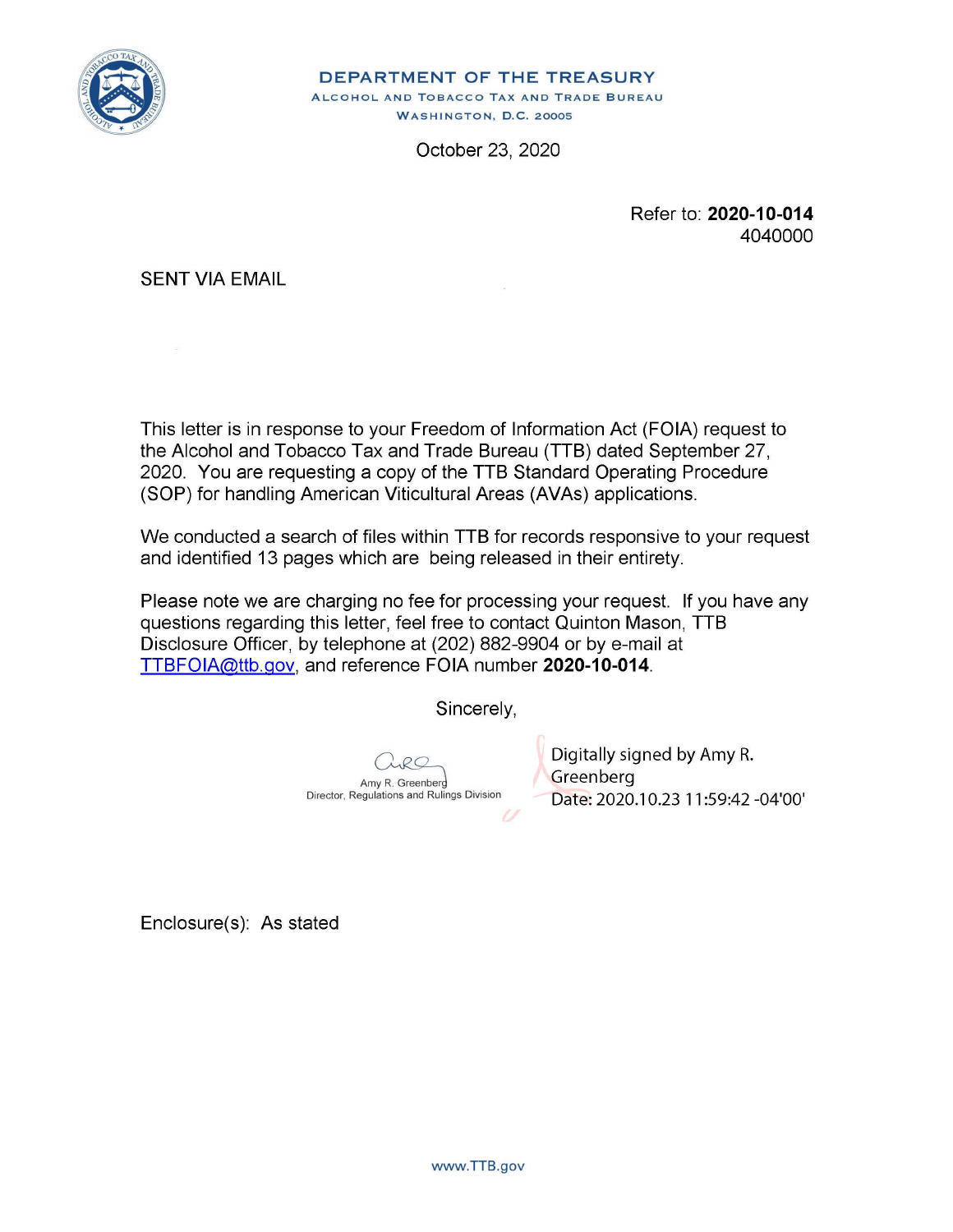

# **DEPARTMENT OF THE TREASURY**

**Alcohol and Tobacco Tax and Trade Bureau** **SOP**

 **RRD S 7640.16**

#### **Subject: Evaluating and Responding to American Viticultural Area Petitions Date: 9/28/2017 Sunset Review: 9/28/2022**

#### **To: All Regulations and Rulings Division Employees**

#### **1. Purpose.**

The purpose of this Standard Operating Procedure (SOP) is to provide guidance for the examination of and response to petitions for establishing or modifying an American Viticultural Area (AVA).

#### **2. Background.**

The requirements for an AVA petition, as well as for the initial processing of an AVA petition and the AVA rulemaking process, are described in 27 CFR part 9. This SOP is intended to provide practical guidance to RRD employees and to describe additional administrative procedures for processing AVA petitions that are not codified in the TTB regulations. It is not intended to supersede the requirements of 27 CFR part 9. In the case of any conflict between any statement contained in this SOP and a TTB regulation, the terms of the regulatory text will prevail.

#### **3. Procedures for Responding to an AVA Petition.**

#### a. RRD Assignment Control Log.

Upon receipt of an AVA petition, the Specialist assigned to handle the petition should create an entry in the RRD Assignment Control Log. See TTB S 7640.2A for guidance on using the RRD Assignment Control Log.

b. Acknowledgement letter. (§9.13(a))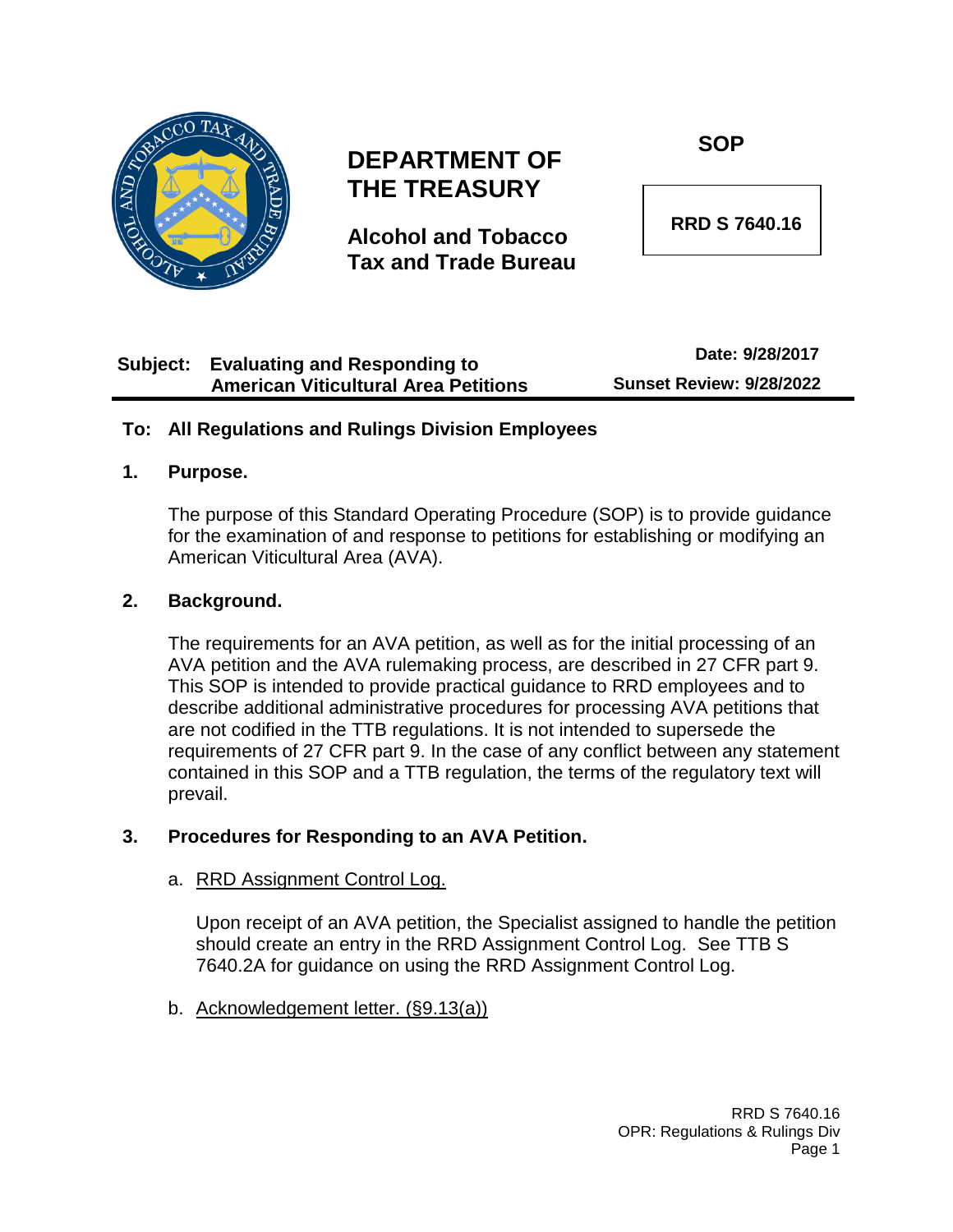(1) The Specialist should acknowledge the receipt of the AVA petition within 30 days of TTB's receipt of the petition. The purpose of this letter is simply to acknowledge receipt, and it should not impart any substantive information about the petition itself or its status. See Attachment A for a sample acknowledgement letter.

(2) The acknowledgement letter should contain the Specialist's contact information so that the petitioner can contact TTB with any questions they may have regarding the petition. The letter should also inform the petitioner that TTB will provide additional detailed information following its initial evaluation of the petition.

(3) The Specialist should retain a copy of the signed acknowledgement letter in the project file.

#### c. Evaluating the petition.

(1) The Specialist should review the petition to determine if it meets the requirements listed in 27 CFR 9.12. The requirements include the following:

#### **(i)** *Name evidence***. (**§9.12(a)(1))

--The petition must include sufficient evidence to demonstrate that the entire region within the proposed AVA is currently known by the proposed name. In the case of a petition to expand an existing AVA, the name evidence must demonstrate that the expansion area is currently known by the name of the AVA into which it will be placed.

--The name evidence must be independent of the petitioner. That is, there must be at least one piece of name evidence that comes from a source that is not connected to the vineyard(s) and/or winery(ies) owned or managed by the petitioner(s). For example, a general tourism brochure from the local chamber of commerce that uses the proposed name in a context unrelated to the petitioner's vineyard/winery would be considered independent of the petitioner. A page from the web site of the petitioner's vineyard/winery or a magazine article about the petitioner's vineyard/winery would not be considered independent of the petitioner.

--The name evidence cannot be solely anecdotal. Anecdotal evidence may be used to support other name evidence but is not, by itself, sufficient.

--Wherever practical, the petition should include copies of the name evidence materials. These materials may be in the form of an appendix to the petition. If the evidence is from a book or lengthy article, only the relevant page or pages with the relevant text highlighted needs to be provided.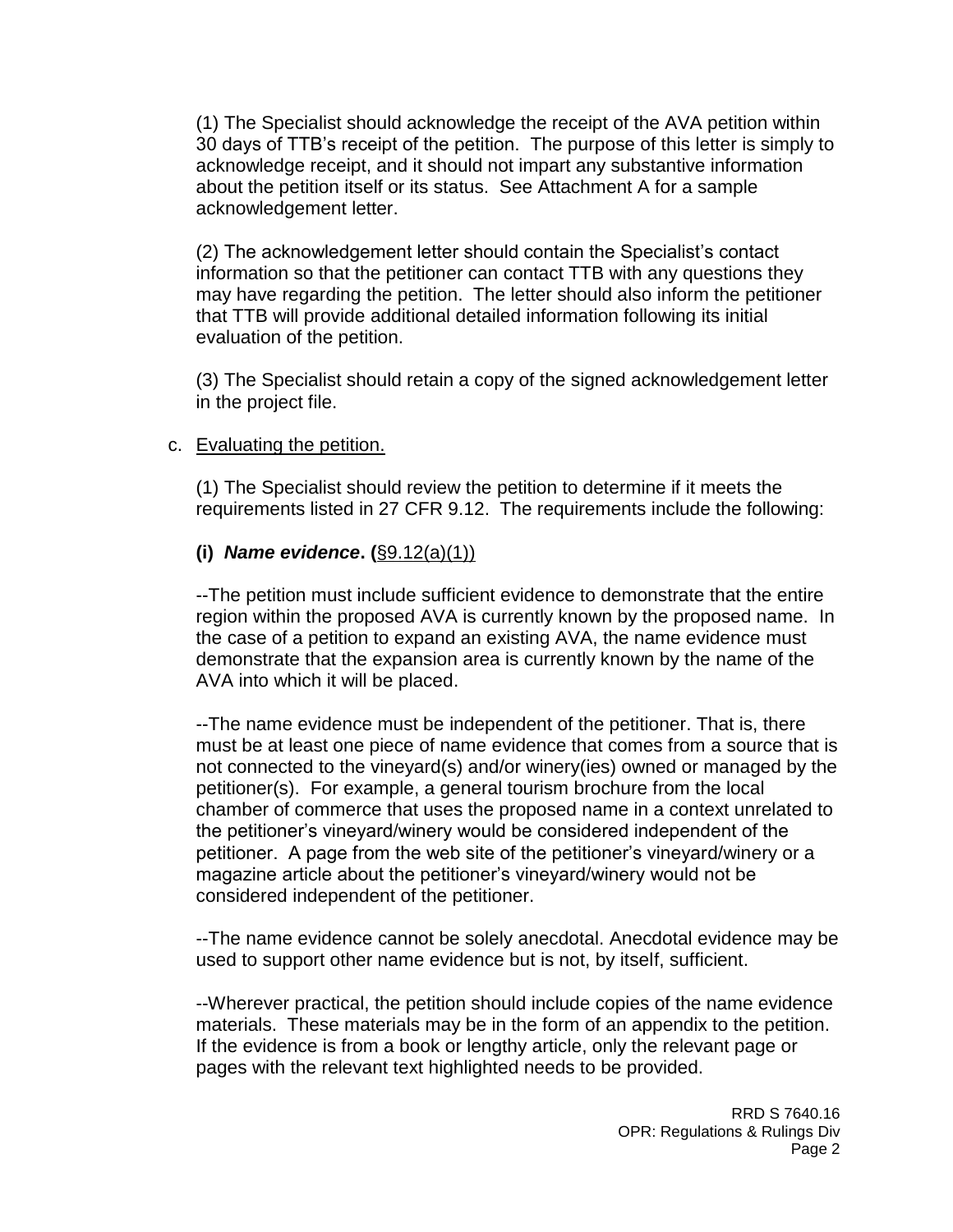#### **(ii)** *Boundary description.* (§9.12(a)(2))

The petition must explain in detail the basis for defining the boundary of the proposed AVA. The explanation must have reference to the name evidence and distinguishing features information provided in the petition.

#### **(iii)** *Distinguishing features***.** (§9.12(a)(3))

--For each direction surrounding the proposed AVA, there must be at least one feature that distinguishes that direction from the proposed AVA.

--Information relating to distinguishing features affecting viticulture includes climate, geology, soils, physical features, and elevation. The petition does not have to include all of the possible distinguishing features described in the regulations.

--Each direction does not have to be distinguished from the proposed AVA in the same manner. For example, topography may distinguish the proposed AVA from the regions to the north and east, while temperature distinguishes the proposed AVA from the regions to the south and west.

--In the case of a petition to expand an existing AVA, the evidence must demonstrate that the proposed expansion area shares distinguishing features with the existing AVA (as described in the final rule that established the AVA) and is also distinguishable from the surrounding regions.

--The evidence should not be solely anecdotal. The petitioner should provide the source of the evidence.

--For climate data, the data should be gathered for the longest period of time possible, preferably for a period of at least 3 years. The petition should include the time period from which the climate data was gathered.

--For each distinguishing feature, the petition must describe the specific effect(s) that feature has on viticulture.

#### **(iv)** *Maps and boundary directions***.** (§9.12(a)(4))

--The petition should include the size of the proposed AVA or, in the case of a petition to modify an existing AVA, the size of the area to be added to or removed from the existing AVA.

--The petition must explain in detail the basis for drawing the boundary as it is proposed. For example, portions of the boundary may be drawn to approximate the extent of one or more distinguishing features, the extent of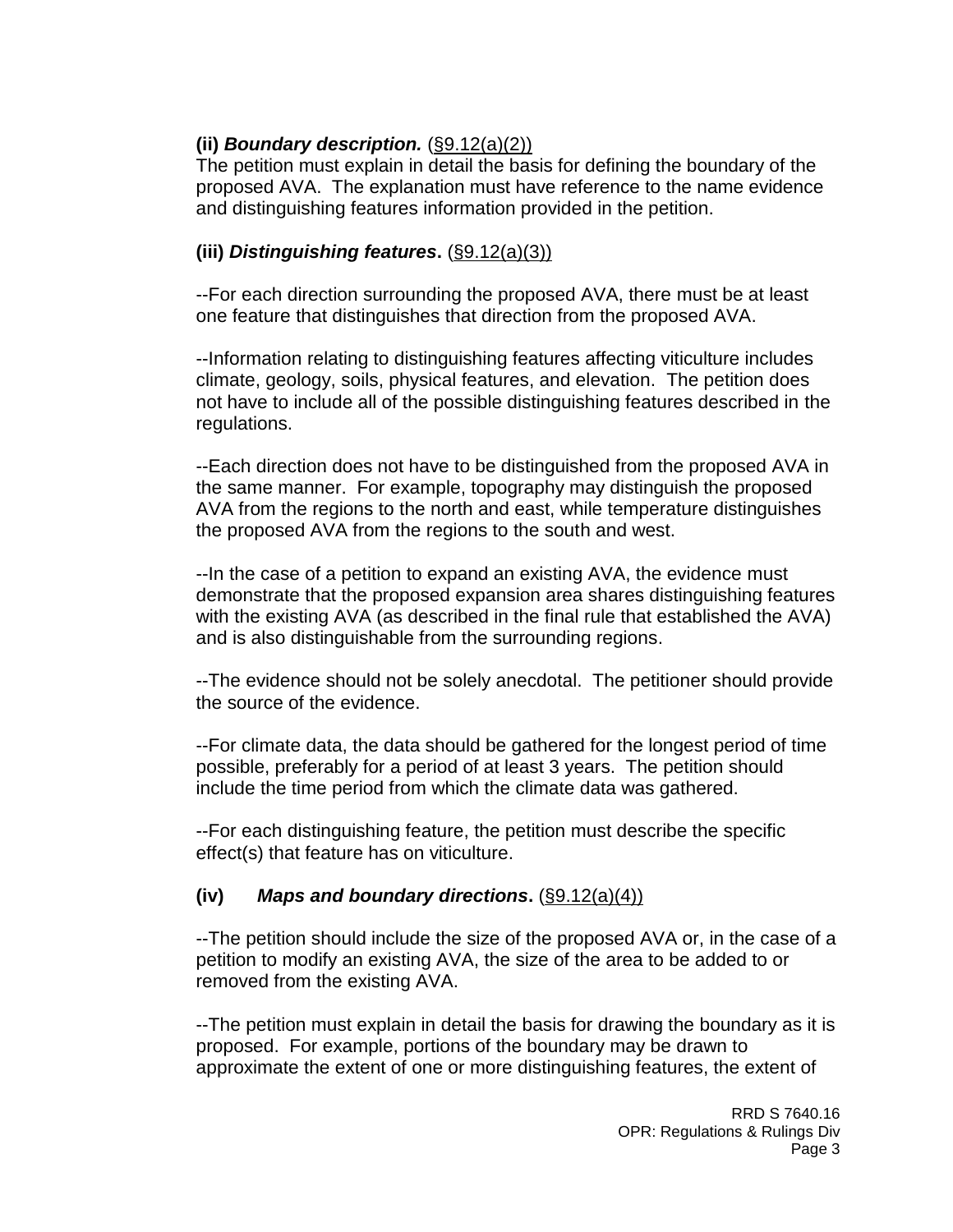use of the proposed AVA name, or the extent of current or planned commercial viticulture.

--The petition must include all of the USGS maps necessary to draw the boundary of the proposed AVA or, in the case of a petition to modify an existing AVA, the maps necessary to draw the modified portion of the AVA.

--The petition must include written step-by-step directions for the proposed boundary or the portion of the existing boundary that is to be modified.

--If the written boundary description is not written in the typical style TTB uses, this should not be considered grounds for rejecting the petition. Style issues can be worked out with the petitioner at a later date.

#### **(v)** *Evidence of viticulture***.** (§9.12(a)(1))

--The petition should include the number of commercial wine grape vineyards within the proposed AVA and the total planted commercial wine grape vineyard acreage. Vineyards for personal use and for table grapes or raisins may exist within the proposed AVA, but for AVA purposes, TTB is only interested in commercial wine grape vineyards.

--Although there is no minimum number of vineyards or vineyard acreage required for establishing an AVA, the vineyards should be distributed throughout the proposed AVA and not located only in one area. If the petition does not include a map showing the locations of established and planned commercial wine grape vineyards, the Specialist should request one from the petitioner before determining if the proposed AVA can be considered a "grape-growing region."

#### **(vi)** *AVAs within AVAs***.** (§9.12(b))

-- If the petition is proposing a new AVA that would be located entirely within one or more existing AVAs, the petition should include a section that briefly describes the broad similarities and specific differences between the proposed AVA and each of the existing AVAs that encompass it.

--In the case of a proposed AVA that would encompass one or more existing AVAs, the petition should include a section that briefly describes the broad similarities and specific differences between the proposed AVA and each of the existing AVAs located entirely within it.

### **(vii)** *Partially overlapping AVAs***.** (§9.12(b))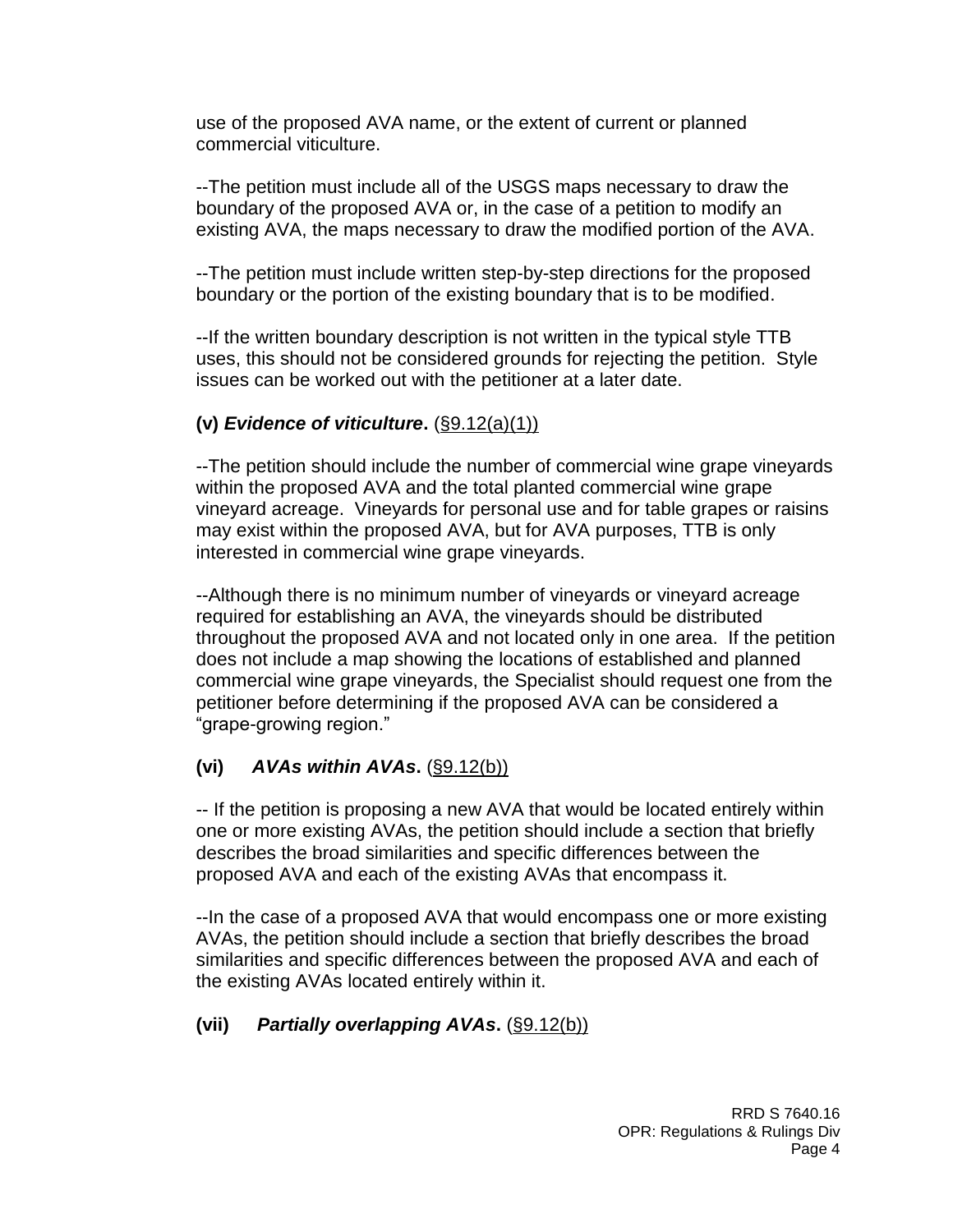--Although TTB does not specifically prohibit establishing new AVAs that partially overlap one or more existing AVAs, TTB strongly discourages this practice because it may cause confusion for consumers and industry members and is difficult for TTB to administer in terms of labeling.

--If a petition proposes a new, partially overlapping AVA, the petition must include sufficient evidence to justify the partial overlap. Otherwise, the petition should be rewritten either to exclude the partially overlapping area from the proposed AVA or to remove the overlapping area entirely from the existing AVA and place it in the proposed AVA.

(2) If the Specialist determines that the petition is deficient in one or more of the requirements listed above, he or she should reject the petition. However, if the Specialist determines that the necessary information would be easy for the petitioner to obtain in a short period of time, the Specialist may request that the petitioner provide the material before making a final determination.

#### d. TTB Determination. (§9.13)

#### (1) *Rejected petitions*.

(i) If TTB rejects a petition, the Specialist will send the petitioner a rejection letter outlining the deficiencies of the petition that must be corrected if the petitioner wishes to submit a revised petition. The letter should include the Specialist's contact information in case the petitioner has questions. A copy of the signed rejection letter should be kept as part of the project file. See Attachment B for a sample rejection letter.

(ii) If time and workload permits, the Specialist may call the petitioner prior to sending the rejection letter to discuss the petition's deficiencies. Calling the petitioner will allow the petitioner to ask questions and ensure that he or she understands the reason for the rejection and what information needs to be corrected if the petition is resubmitted.

(iii) The Specialist will return to the petitioner all submitted petition materials, along with the rejection letter.

(iv) The Specialist will close out the entry for the petition in the RRD Assignment Control Log.

(v) The Specialist will then close the project file. The closed project file should contain a copy of the signed receipt letter, a copy of the signed rejection letter, and a printout of the RRD Assignment Control Log entry for the petition. The file should be labeled with the name of the rejected AVA, the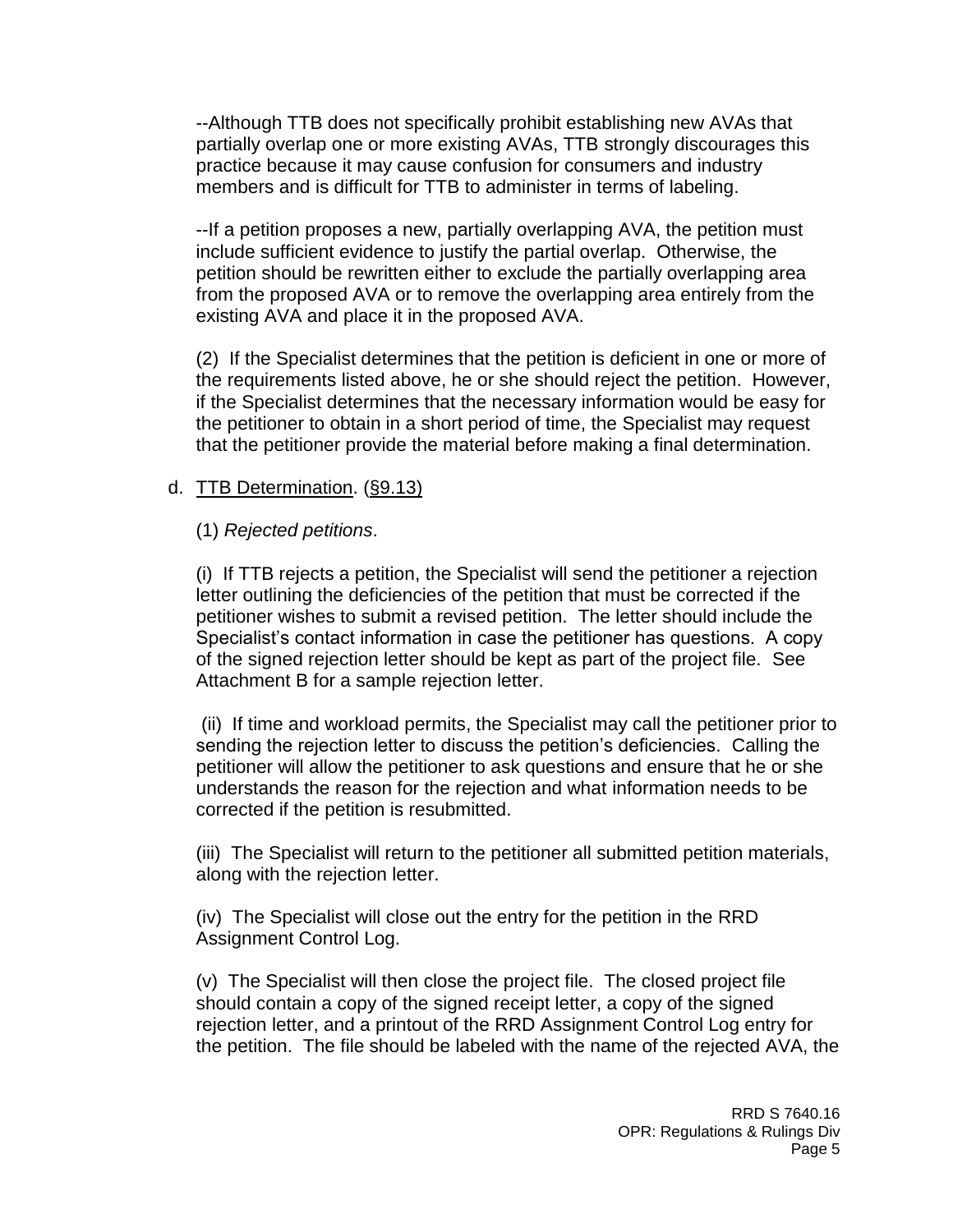assignment number, and the date the file was closed. The closed project file should be given to the Administrative Assistant for filing.

#### (2) *Accepted petitions*.

(i) If TTB accepts a petition, the Specialist will send the petitioner an acceptance letter stating that the petition has been accepted as perfected and that TTB intends to proceed with the rulemaking process. A copy of the signed acceptance letter should be included in the project file. See Attachment C for a sample acceptance letter.

(ii) The Specialist will update the RRD Assignment Control Log with the date the acceptance letter was sent.

(iii) In the case of a petition for a new AVA, the Specialist will send an AVA name check request to the ALFD Wine Team. The name check will enable the Specialist to determine if the proposed AVA name may conflict with the brand name of a current label holder. If the results of the ALFD name check indicate that such a conflict may exist, the Specialist may work with the petitioner to find an alternative name for the proposed AVA. Alternatively, the Specialist may suggest adding a geographic modifier to the name, such as the name of a county, State, or existing AVA that the proposed AVA is located within.

(iv) The Specialist will send a posting request to the TTB Web Team to add the proposed AVA to the List of Pending AVA Petitions on the TTB website.

(v) The Specialist will then proceed with the standard rulemaking process as described in 27 CFR 9.14. Note that AVA proposed rule documents do not need Treasury approval before they can publish in the Federal Register. The Specialist should update the RRD Assignment Control Log as needed.

(vi) Upon completion of the rulemaking process, the Specialist should close the entry in the RRD Assignment Control Log and send the completed project folder to the TTB Librarian. The completed project folder should contain separate files for the following:

--The petition;

--Any separate exhibits, along with a printed list of the title of each exhibit;

--The USGS maps, along with a printed list of the name of each map;

--The ALFD name check request and the ALFD response;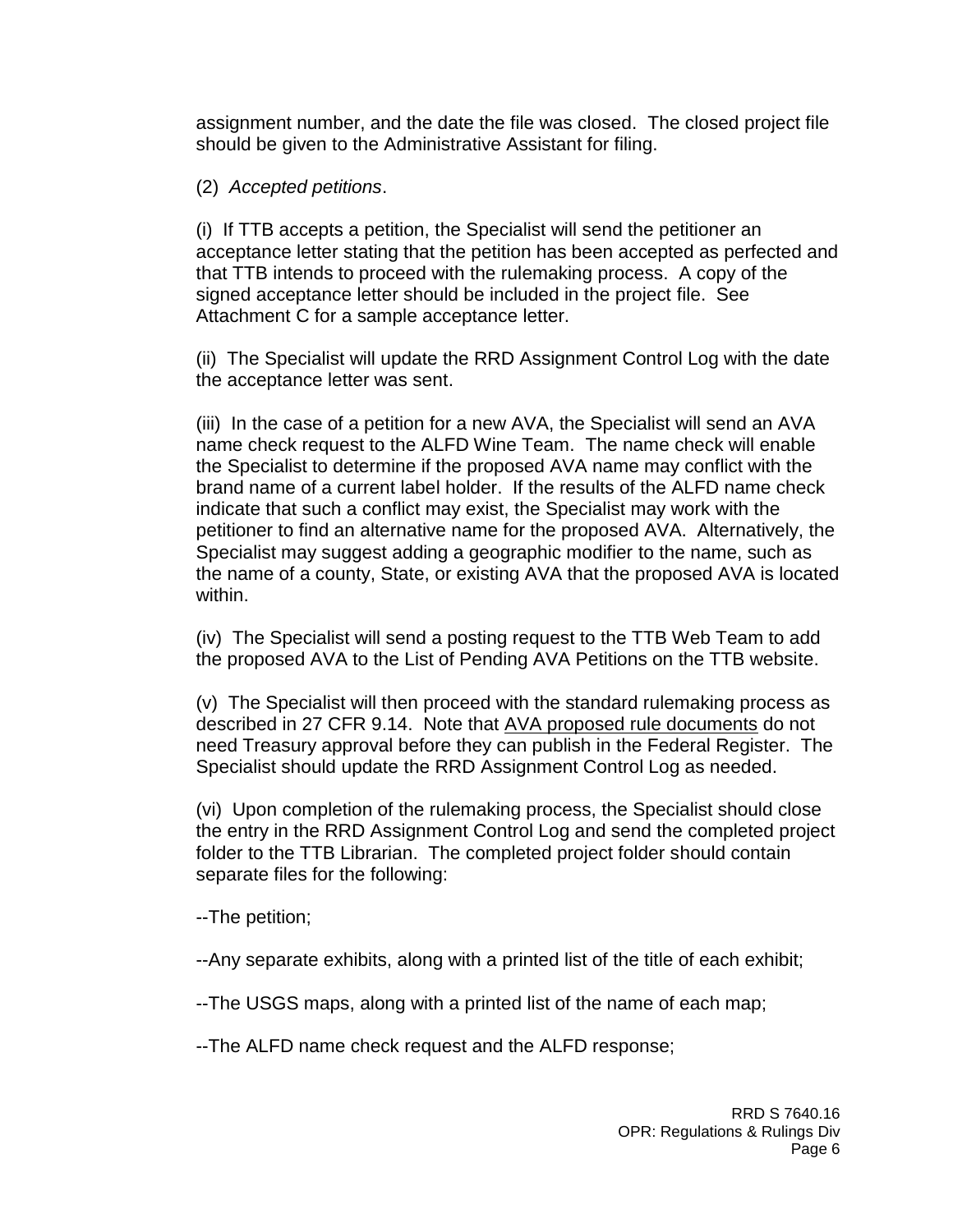---All substantive correspondence with the petitioner after the acceptance of the petition, as well as a copy of the signed receipt and acceptance letters;

--The NPRM blue folder;

---The final rule blue folder; and

---A copy of all comments received during the comment period. If no comments were received, a note to that effect should be included in the folder.

(vii) For new AVAs, once the final rule is published, the Specialist will send a posting request to the TTB Web Team to update the List of Established AVAs on the TTB web page. After the effective date of the final rule, the Specialist will send another posting request to add the link to the CFR section for the new AVA.

> / S / Amy R. Greenberg **Director** Regulations and Rulings Division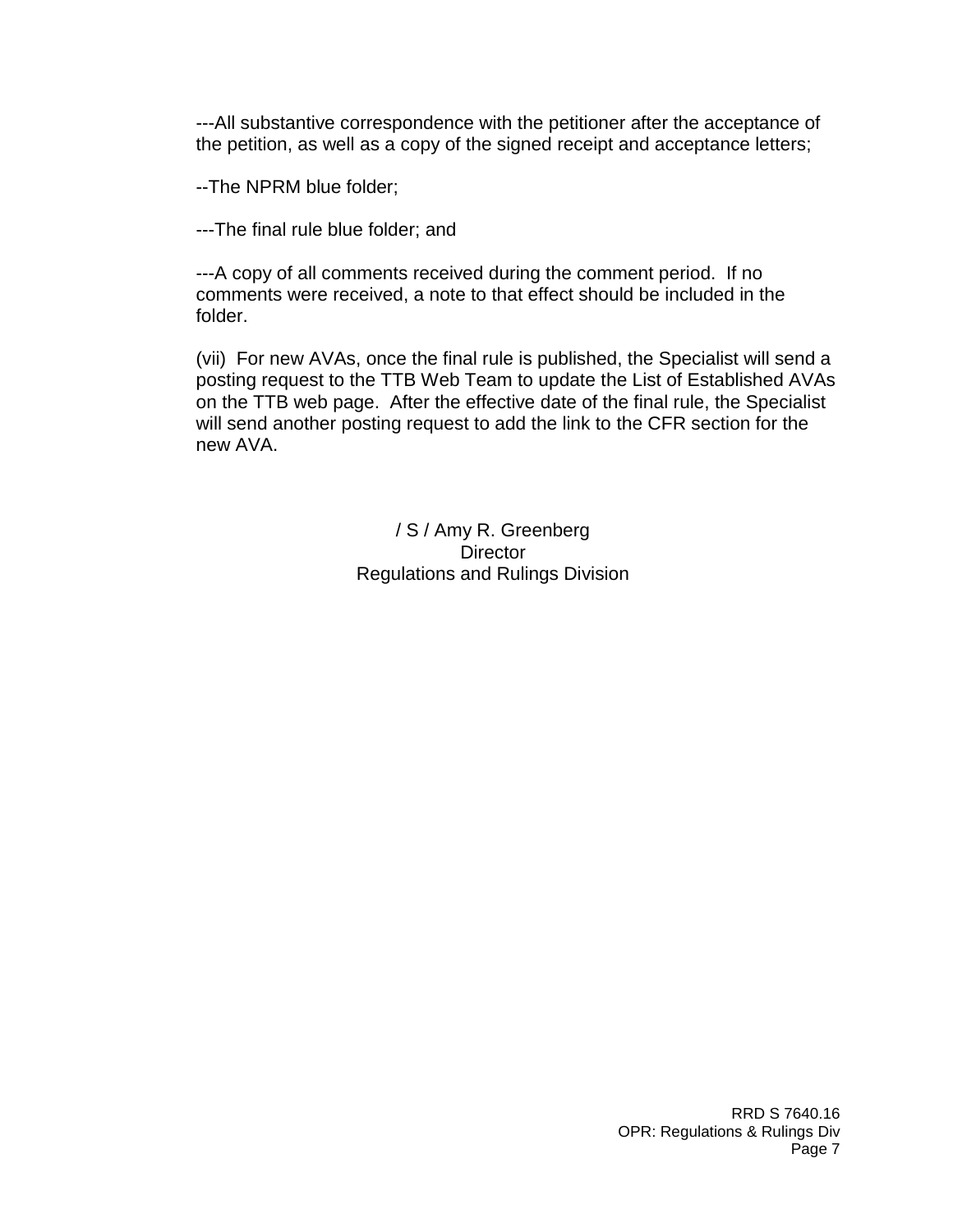# **Attachment A: Sample Petition Acknowledgement Letter**

**Note that the letter should be printed on TTB letterhead.**

[DATE]

[Assignment Number]

Mr. John D. Petitioner 1234 Mira Loma Drive Santa Maria, CA 93455

Dear Mr. Petitioner,

I am writing to confirm that TTB received your petition to establish the **[proposed AVA name]** American viticultural area (AVA). After we complete our initial review of the petition, we will advise you in writing of our determination regarding whether the petition is perfected. A petition is considered to be perfected when it meets TTB's regulatory requirements for AVA petitions as set forth in 27 CFR part 9 and contains sufficient supporting information for TTB to decide whether or not to proceed with rulemaking for the proposed AVA. Please note that receipt of a perfected AVA petition does not necessarily mean that TTB will proceed with rulemaking for the proposed AVA.

- If we determine that the petition for the proposed AVA is perfected, we will keep all petition documentation and advise you in writing. We will also advise you in writing of TTB's determination regarding whether we intend to proceed with rulemaking for the proposed AVA. The rulemaking process for AVA petitions is described in 27 CFR 9.14.
- If we determine that the petition is not perfected, we will return the petition to you and provide a written explanation of the petition's deficiencies.

Please contact AVA Specialist Vee Vinifera by phone at 202-555-2175 or by email at Vee.Vinifera@ttb.gov with any questions or concerns.

Sincerely,

*Jane H. Honcho*

Jane H. Honcho Director, Regulations and Rulings Division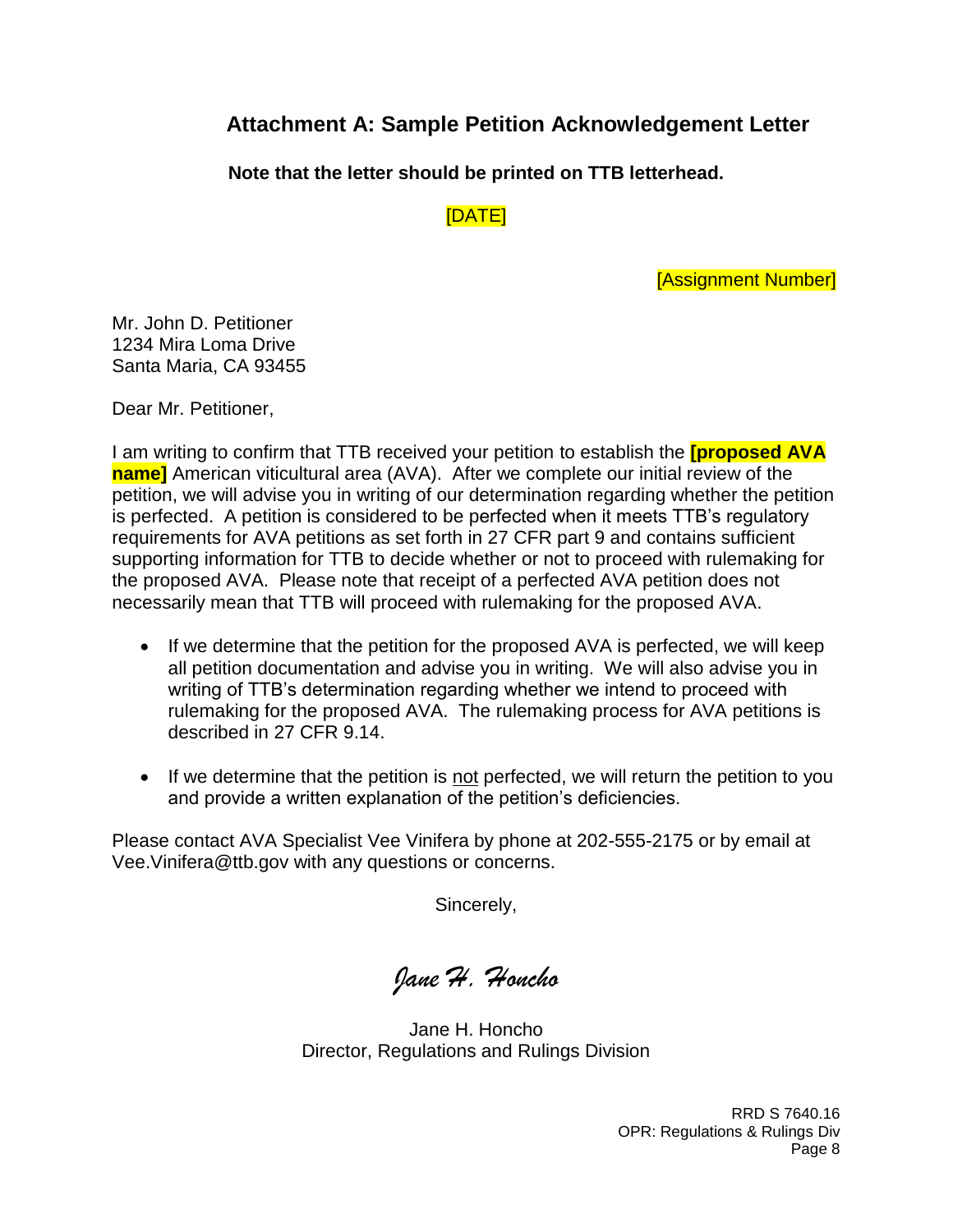# **Attachment B: Sample AVA Petition Rejection Letter**

**Note that the letter should be printed on TTB letterhead.**

[DATE]

[Assignment Number]

Mr. John D. Petitioner 1234 Mira Loma Drive Santa Maria, CA 93455

Dear Mr. Petitioner:

We have carefully reviewed your recent petition to establish **Mt. Pisgah–Mistletoe Ridge** as an American viticultural area (AVA). Unfortunately, your petition fails to meet all of the criteria that are established in our regulations at 27 CFR part 9 (Part 9). Accordingly, we cannot accept the petition and are returning it with our comments.

Below, we outline several of the deficiencies of the petition and its supporting evidence.

#### Name Evidence

A petitioned-for AVA name must be supported by substantive evidence of the modern usage and association of the proposed name in connection with the area located within the proposed AVA. See 27 CFR 9.12(a)(1).

TTB has determined that the petition did not provide sufficient evidence to support the proposed "Mt. Pisgah–Mistletoe Ridge" name. Although there is sufficient evidence of a geographical feature within the proposed AVA that is called "Mt. Pisgah," providing evidence of the nearby businesses the petition claims also use the name would strengthen the name evidence. Additionally, the petition lacks evidence to support the "Mistletoe Ridge" portion of the petition. For example, both the road and the historical school referred to in the petition are known as "Mistletoe," not "Mistletoe Ridge."

If you choose to revise and resubmit your petition using the "Mt. Pisgah–Mistletoe Ridge" name, you should include additional evidence to support the use of "Mt. Pisgah." Because of the number of mountains named "Mt. Pisgah" in the United States, including three within your State, your proposed AVA's name will need to include some type of geographic modifier. Therefore, you will either need to provide evidence that the term "Mistletoe Ridge" is currently used to describe the proposed AVA, or you must choose an alternative geographic modifier and provide evidence to support your choice.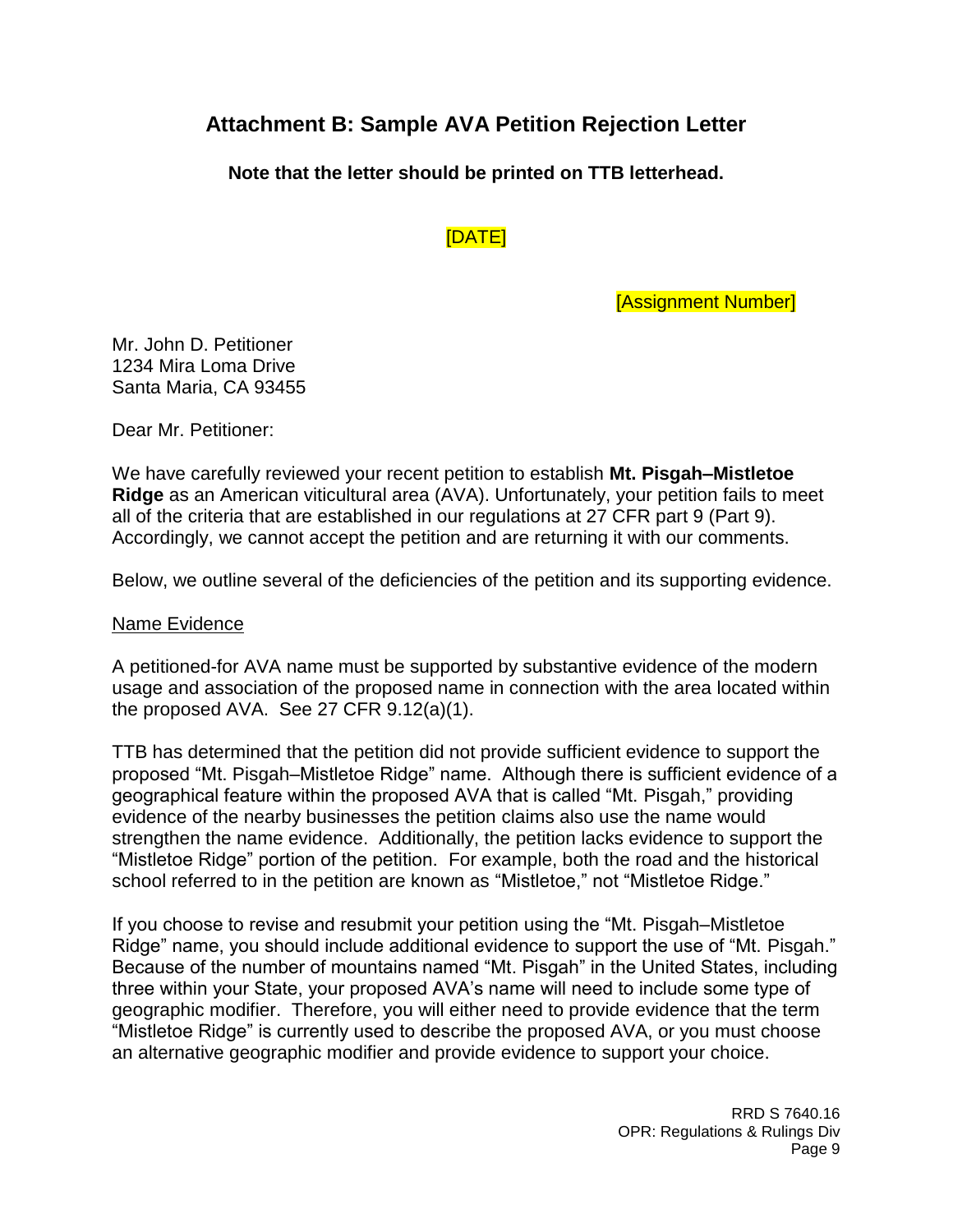#### Distinguishing Features

Part 9 requires that an AVA petition provide "a description of the common or similar features of the proposed AVA affecting viticulture that make it distinctive." See 27 CFR 9.12(a)(3). The petition must also explain with specificity how these features affect viticulture within the proposed AVA and how they are distinguished viticulturally from features associated with adjacent areas outside the proposed AVA boundary. Discussion of the distinguishing features of a proposed AVA must include actual data from points within the proposed AVA as well as from areas to the north, south, east, and west of the proposed AVA in order to contrast the proposed AVA's features with the surrounding regions. Although §9.12(a)(3) lists several features that may be discussed, a petition should include only those features that, in fact, distinguish the proposed AVA from the surrounding areas.

*Climate.* The petition included information on the growing degree days, precipitation, and wind of the proposed AVA. However, comparison growing degree day and precipitation data was only provided for Salem, which is east of the proposed AVA. The petition did state that the nearby established Eola–Amity Hills, Dundee Hills, and Chehalem Mountains AVAs have higher elevations and, therefore, are cooler than the proposed AVA, but no data was provided to support this claim. Therefore, TTB is unable to determine if growing degree days and precipitation are features that distinguish the proposed AVA from the regions to the north, south, and west. If you wish to revise and resubmit your petition using growing degree days and precipitation as distinguishing features, you should provide data from the regions to the north, south, and west. If climate data from those regions is unavailable or does not provide a significant contrast with the proposed AVA, then you will need to clearly state this in your petition and ensure that there is at least one other feature that can distinguish these areas from your proposed AVA.

Finally, the petition states that the differences in growing degree days and precipitation "produce grapes and wines that are significantly different from those produced in the proposed AVA" and also "contribute to the unique grape and wine production in the proposed AVA." However, §9.12(a)(3) of the TTB regulations requires petitioners to describe "with specificity in what way these features affect viticulture." If you wish to revise and resubmit your petition, you will need to clearly describe the specific effects each distinguishing feature has on viticulture within the proposed AVA.

Geology and soils. The petition states that the combination of both exposed Siletz River volcanics and Siletz River volcanics covered by tuffaceous siltstone and sandstone is found only within the proposed AVA. These geological features contain aluminum and calcite which "enable the grapes to access a unique complex of minerals." However, the specific effect(s) of these minerals on viticulture was not clearly described.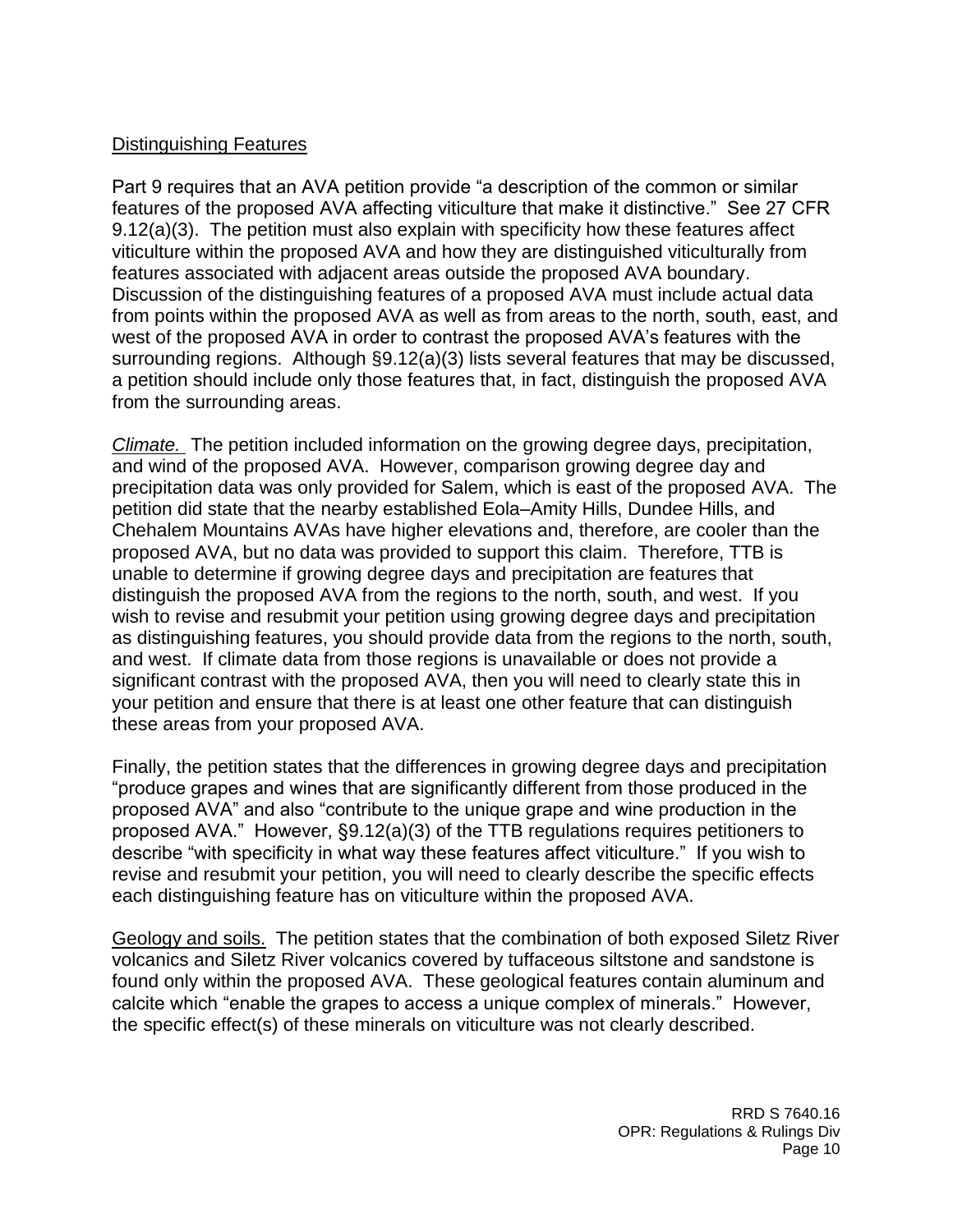The unique combination of geological features also contributes to the soils of the proposed AVA, which are described as marine silty clay loams derived from sedimentary sources. The surrounding regions are said to have more alluvial soils. According to the petition, alluvial soils "are quite different from sedimentary soils" for viticulture, although this is not explained further.

If you wish to revise and resubmit your petition and include soils and geology as a distinguishing feature, you will need to clearly describe the specific effect these features have on viticulture, as required in §9.12(a)(3) of the TTB regulations. Additionally, the image in Exhibit 6c is washed-out and difficult to read. A clearer copy should be provided in any revised petition.

#### **Conclusion**

The Mt. Pisgah–Mistletoe Ridge petition did not provide sufficient evidence to demonstrate that the region within the proposed AVA is currently known as the "Mt. Pisgah–Mistletoe Ridge." Additionally, the climate section only provided comparison data from the region to the east and did not provide an explanation for why data was not included for the surrounding regions. Finally, the petition did not adequately describe the specific effects the distinguishing features have on viticulture. Therefore, we are unable to determine that the proposed AVA is a distinct grape-growing region and are returning the petition to you.

If any questions arise or clarification is needed, please do not hesitate to contact AVA Specialist Vee Vinifera at 202-555-2175 or by email at Vee.Vinifera@ttb.gov.

\*\*\*\*\*\*\*\*\*\*\*\*\*\*\*\*\*\*

Sincerely,

*Jane H. Honcho*

Jane H. Honcho Director, Regulations and Rulings Division

**Enclosure**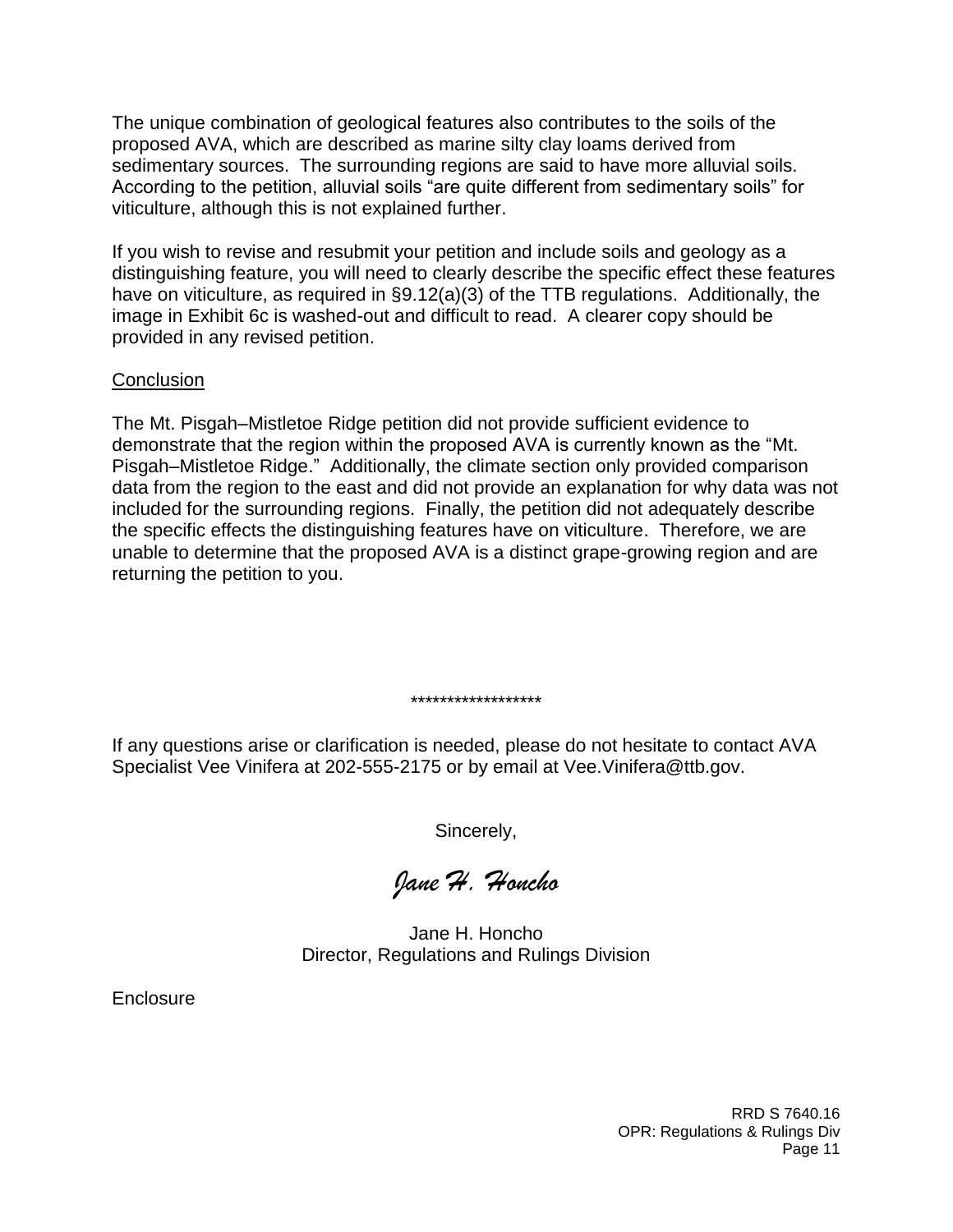# **Attachment C: Sample Petition Acceptance Letter**

#### **Note that the letter should be printed on TTB letterhead.**

#### [DATE]

[Assignment Number]

Mr. John D. Petitioner 1234 Mira Loma Drive Santa Maria, CA 93455

Dear Mr. Petitioner,

I am writing to inform you that TTB has completed its initial review of your petition to establish the **[proposed AVA name]** American viticultural area (AVA).

We have determined that the petition is perfected and meets TTB's regulatory requirements for AVA petitions as set forth in 27 CFR part 9. We have further determined that, at this stage, the petition contains sufficient supporting information for TTB to proceed with rulemaking for the proposed AVA. The rulemaking process for AVA petitions is described in 27 CFR 9.14. Please note that the rulemaking process may be discontinued at any time based on our further review of the petition and the supporting evidence; we will inform you in writing if such a decision is made at any point and the basis for that decision.

Please contact AVA Specialist Vee Vinifera by phone at 202-555-2175 or by email at Vee.Vinifera@ttb.gov with any questions or concerns.

Sincerely,

*Jane H. Honcho*

Jane H. Honcho Director, Regulations and Rulings Division